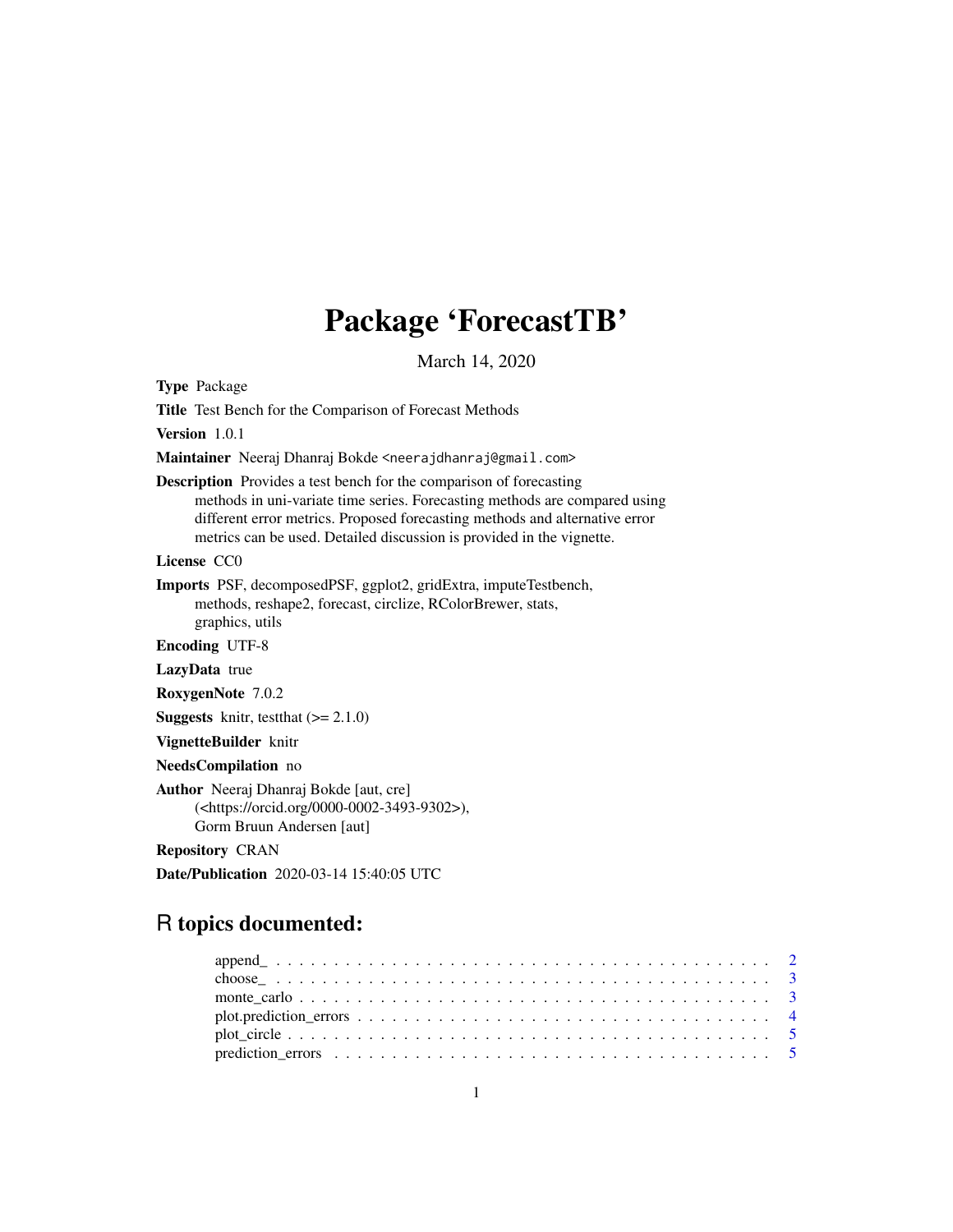#### <span id="page-1-0"></span>**Index** [7](#page-6-0) **7**

#### append\_ *Function to append new methods in the study*

#### Description

Function to append new methods in the study

#### Usage

append\_(object, Method, MethodName, ePara, ePara\_name)

#### Arguments

| object     | as output of 'prediction_errors()' function                                                                                                                                                                                                                  |
|------------|--------------------------------------------------------------------------------------------------------------------------------------------------------------------------------------------------------------------------------------------------------------|
| Method     | as the list of locations of function for the proposed prediction method                                                                                                                                                                                      |
| MethodName | as list of names for function for the proposed prediction method in order                                                                                                                                                                                    |
| ePara      | as type of error calculation (RMSE and MAE are default), add an error param-<br>eter of your choice in the following manner: $ePara = c("errorparametername")$<br>where errorparametername is should be a source/function which returns desired<br>error set |
| ePara_name | as list of names of error parameters passed in order                                                                                                                                                                                                         |

#### Value

Returns error comparison for additional forecasting methods

#### Examples

```
## Not run:
library(forecast)
test3 <- function(data, nval){return(as.numeric(forecast(ets(data), h = nval)$mean))}
a <- prediction_errors(data = nottem)
b \le append_(object = a, Method = c("test3(data, nval)"), MethodName = c('ETS'))
choose_(object = a)
```
## End(Not run)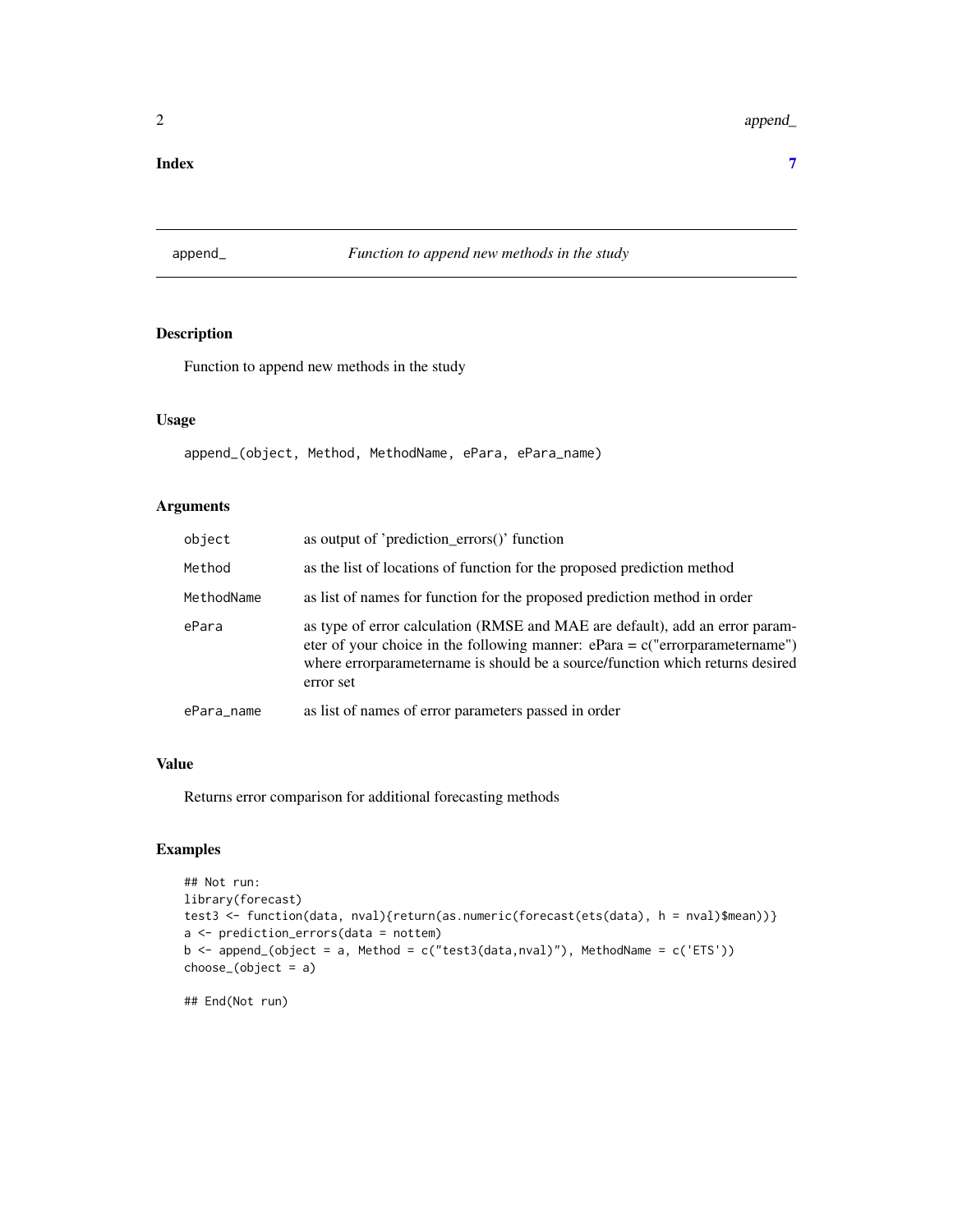<span id="page-2-0"></span>

#### Description

Function to select the desired methods in the study

#### Usage

```
choose_(object)
```
#### Arguments

object as output of 'prediction\_errors()' function

#### Value

Returns error comparison for selected forecasting methods

#### Examples

```
## Not run:
a <- prediction_errors(data = nottem)
choose_(object = a)
```
## End(Not run)

```
monte_carlo Function to use Monte Carlo strategy
```
## Description

Function to use Monte Carlo strategy

#### Usage

```
monte_carlo(object, size, iteration, fval = 0, figs = 0)
```
#### Arguments

| object    | as output of 'prediction_errors()' function                                                |
|-----------|--------------------------------------------------------------------------------------------|
| size      | as volume of time series used in Monte Carlo strategy                                      |
| iteration | as number of iterations models to be applied                                               |
| fval      | as a flag to view forecasted values in each iteration (default: 0, don't view val-<br>ues) |
| figs      | as a flag to view plots for each iteration (default: 0, don't view plots)                  |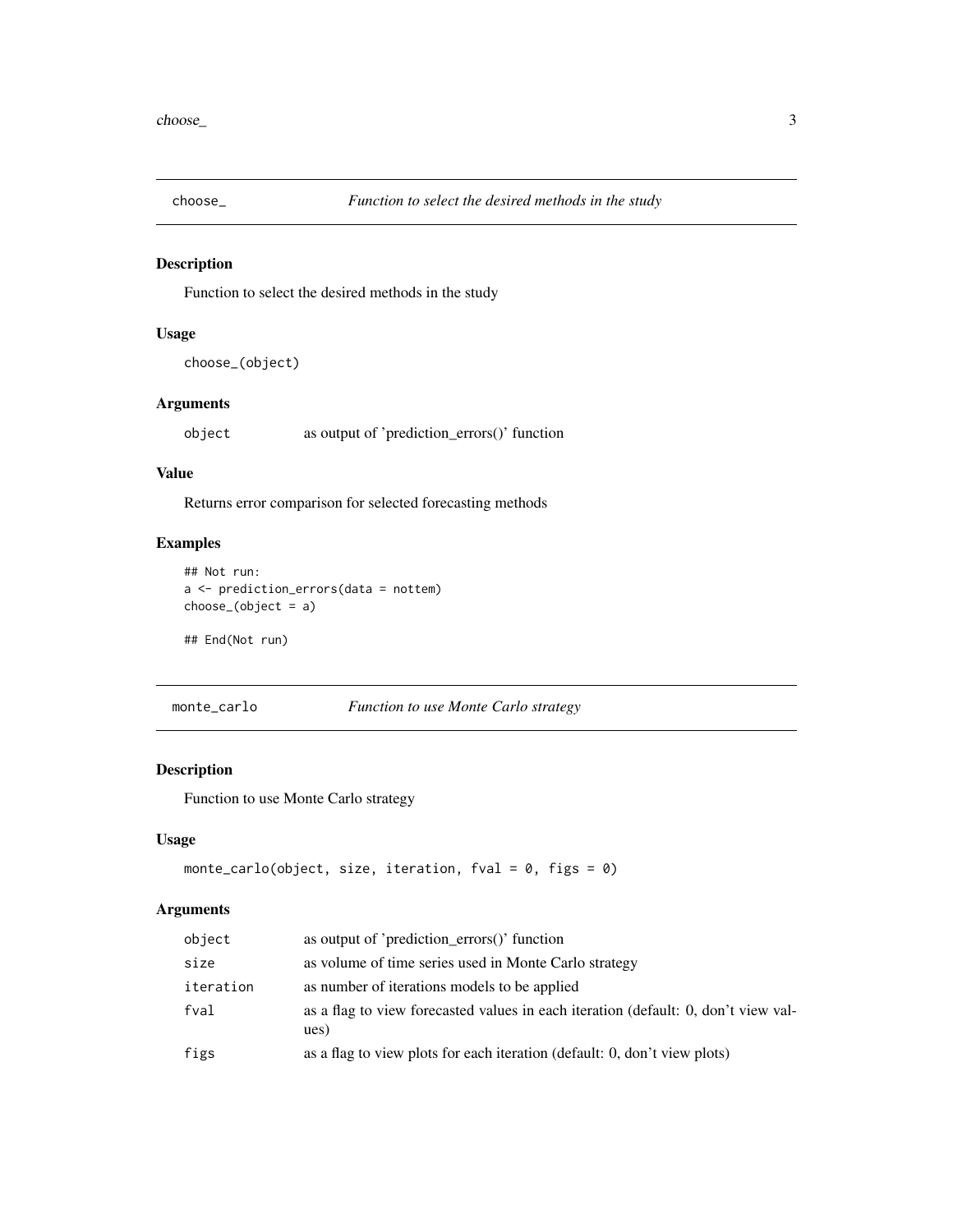#### <span id="page-3-0"></span>Value

Error values with provided models in each iteration along with the mean values

#### Examples

```
## Not run:
library(forecast)
test3 <- function(data, nval){return(as.numeric(forecast(ets(data), h = nval)$mean))}
a <- prediction_errors(data = nottem,
   Method = c("test3(data, nval)"),
   MethodName = c("ETS"), append = 1)
monte_carlo(object = a1, size = 144, iteration = 10)
```
## End(Not run)

plot.prediction\_errors

*Function to plot comparison of Prediction methods*

#### Description

Function to plot comparison of Prediction methods

#### Usage

## S3 method for class 'prediction\_errors'  $plot(x, \ldots)$ 

#### Arguments

| X        | as output object of 'prediction_errors()' function |
|----------|----------------------------------------------------|
| $\cdots$ | arguments passed to or from other methods          |

#### Value

Returns error comparison plots for forecasting methods

#### Examples

a <- prediction\_errors(data = nottem)  $b \leftarrow plot(a)$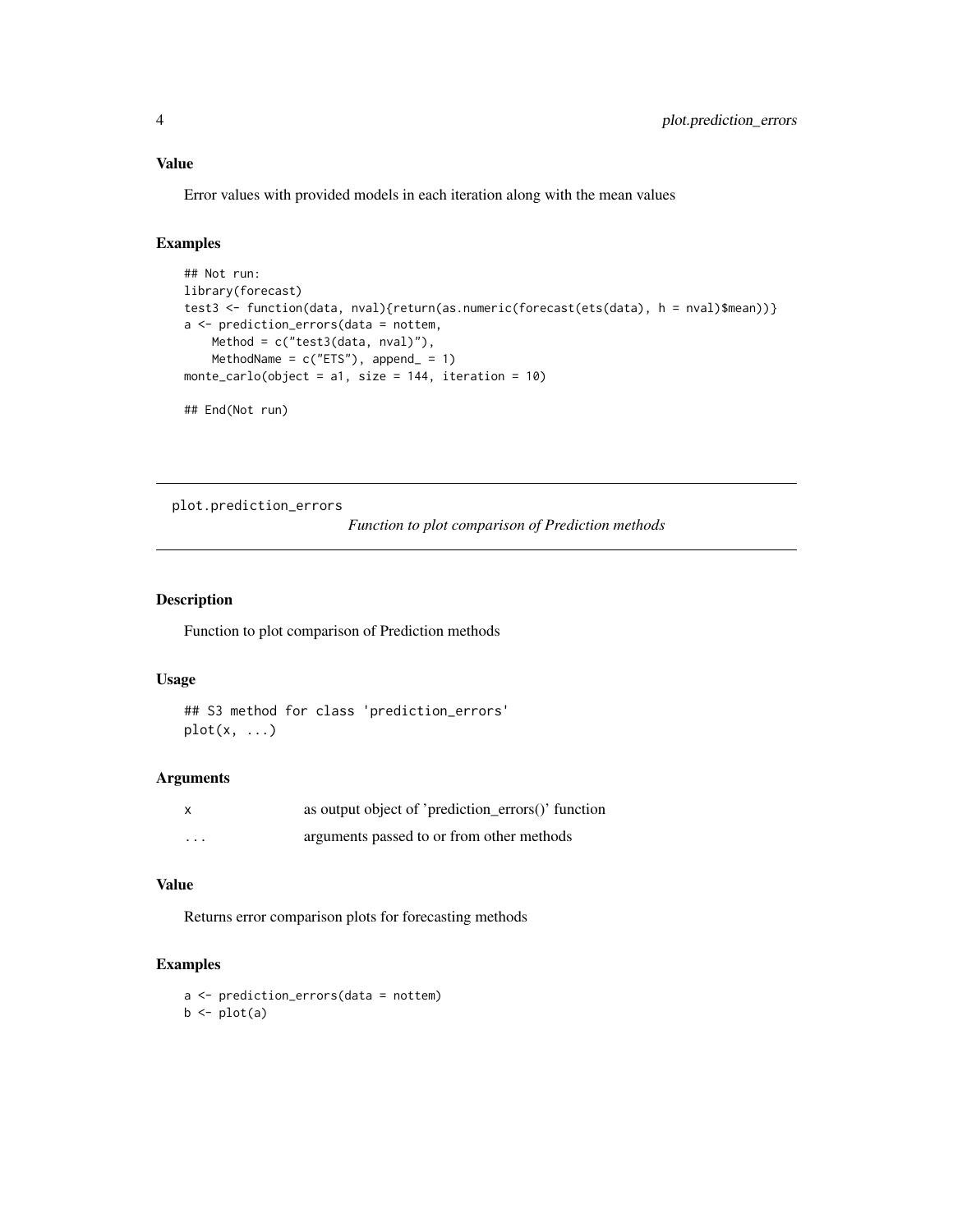<span id="page-4-0"></span>

#### Description

Function to plot comparison of Predicted values in a circular ring

#### Usage

```
plot_circle(x, ...)
```
#### Arguments

| $\boldsymbol{\mathsf{x}}$ | as output object of 'prediction_errors()' function |
|---------------------------|----------------------------------------------------|
| .                         | arguments passed to or from other methods          |

#### Value

Returns error comparison plots for forecasting methods

#### Examples

a <- prediction\_errors(data = nottem) plot\_circle(a)

prediction\_errors *Function working as testbench for comparison of Prediction methods*

#### Description

Function working as testbench for comparison of Prediction methods

#### Usage

```
prediction_errors(
  data,
  nval,
  ePara,
  ePara_name,
  Method,
  MethodName,
  strats,
  dval,
  append_
\mathcal{E}
```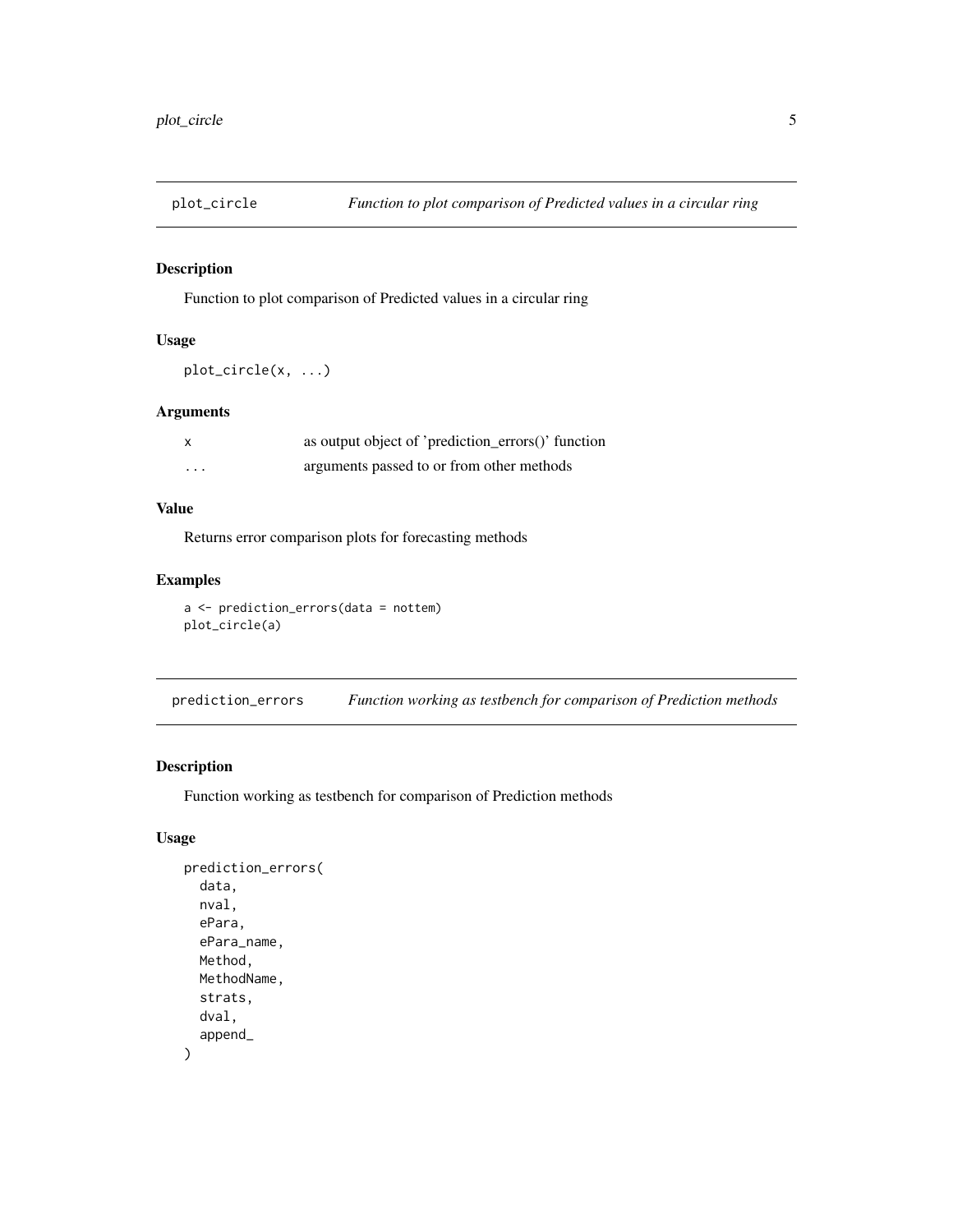# Arguments

| data       | as input time series for testing                                                                                                                                                                                                                             |
|------------|--------------------------------------------------------------------------------------------------------------------------------------------------------------------------------------------------------------------------------------------------------------|
| nval       | as an integer to decide number of values to predict                                                                                                                                                                                                          |
| ePara      | as type of error calculation (RMSE and MAE are default), add an error param-<br>eter of your choice in the following manner: $ePara = c("errorparametername")$<br>where errorparametername is should be a source/function which returns desired<br>error set |
| ePara_name | as list of names of error parameters passed in order                                                                                                                                                                                                         |
| Method     | as the list of locations of function for the proposed prediction method (should<br>be recursive) (default: arima)                                                                                                                                            |
| MethodName | as list of names for function for the proposed prediction method in order                                                                                                                                                                                    |
| strats     | as list of forecasting strategies. Available : recursive and dirrec                                                                                                                                                                                          |
| dval       | as last d values of the data to be used for forecasting                                                                                                                                                                                                      |
| append_    | suggests if the function is used to append to another instance                                                                                                                                                                                               |

# Value

Returns error comparison for forecasting methods

## Examples

prediction\_errors(data = nottem)